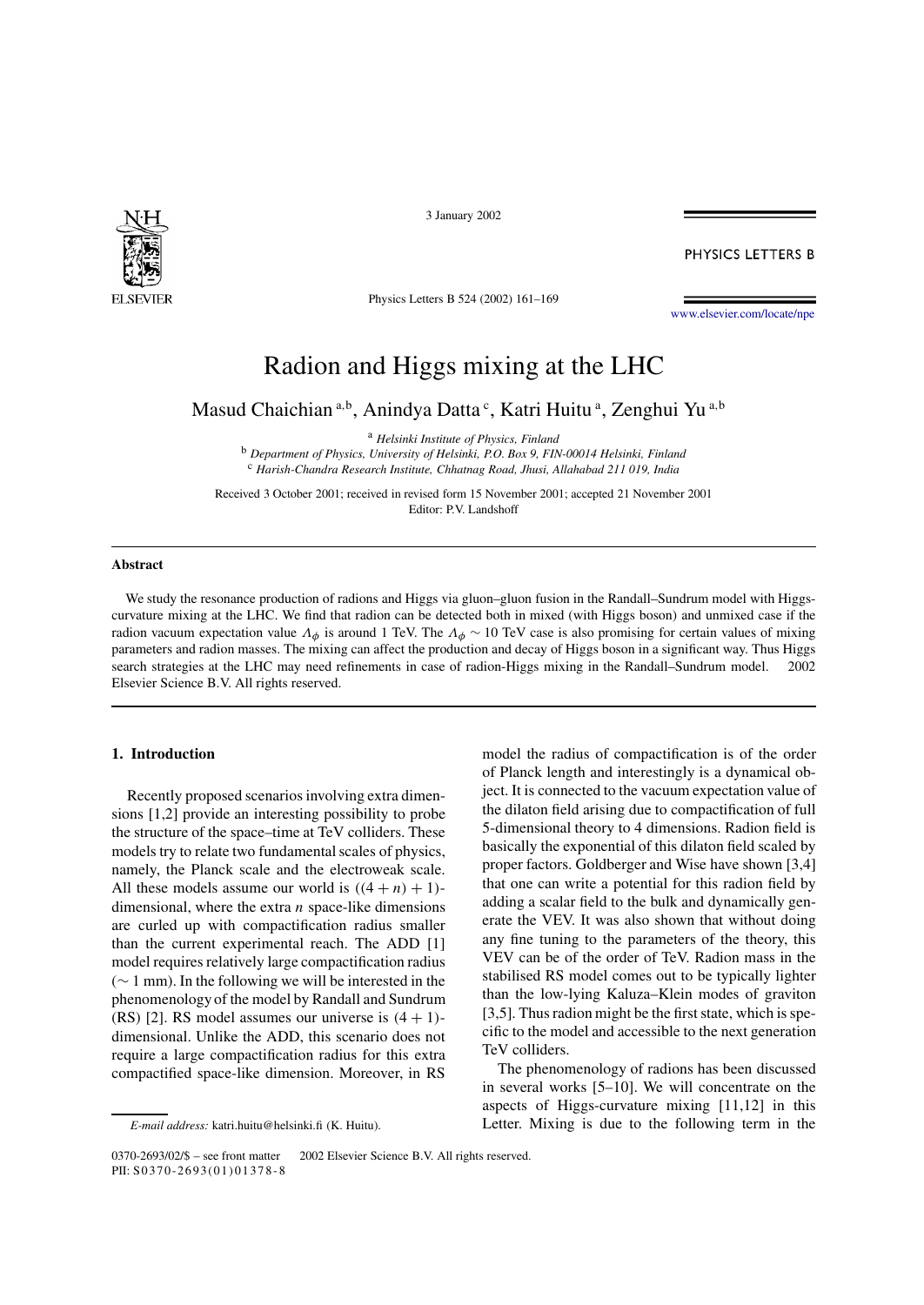action:

$$
S = -\xi \int d^4x \sqrt{-g_{\text{vis}}} R(g_{\text{vis}}) H^{\dagger} H. \tag{1.1}
$$

The Ricci scalar  $R\left(g_{\text{vis}}\right)$  corresponds to the induced four-dimensional metric,  $g_{vis}$ , on the visible brane and  $H$  is the electroweak Higgs boson. This term will introduce mixing between radion and Higgs in the RS model. Since the Higgs search is one of the main goals of the future collider experiments, the mixing of Higgs with another particle is of major importance, if it will change the Higgs production or decay patterns. We will see in the following that mixing of radion with Higgs will modify the Higgs and radion phenomenology significantly.

The radion production via gluon–gluon fusion dominates the production process of radion at LHC [7], and the effects of radion for Z boson pair production have already been considered in [10]. The effects of the Higgs-curvature mixing on radion production at LC were also considered in [13]. In the present Letter we will discuss the resonance production of radion and Higgs via gluon–gluon fusion ( $pp (gg) \rightarrow h', \phi'),$ which may probe a wide mass range making it possible to study the effects of curvature-Higgs mixing at the LHC.  $1$ 

In Section 2, we will discuss the coupling of radion and Higgs to the Standard Model (SM) fields, and in Section 3 we discuss the decay modes of Higgs and radion in the case of the curvature-Higgs mixing. Section 3 will also contain the numerical results of radion and Higgs production. We conclude in Section 4. Some details of the expressions are listed in Appendixes A and B.

## **2. Curvature-Higgs mixing in the Randall–Sundrum model**

The action (1.1) leads to the curvature-Higgs mixing Lagrangian [11,12] given by

$$
\mathcal{L} = -6\xi \Omega^2 \left( \Box \ln \Omega + (\nabla \ln \Omega)^2 \right) H^{\dagger} H, \tag{2.1}
$$

where

$$
\Omega = e^{-(\gamma/v)\phi(x)}, \quad \gamma = v/\Lambda_{\phi}.
$$

Here v is the Higgs VEV and  $\Lambda_{\phi}$  is the radion VEV.

The interactions in (2.1) will induce the curvature-Higgs mixing, as discussed in Appendix A. The couplings of the physical radion and Higgs  $(\phi', h')$  to the SM gauge fields and fermions will be modified to

$$
\mathcal{L} = -\frac{1}{\Lambda_{\phi}} \left( m_{ij} \bar{\psi}_i \psi_j - M_V^2 V_{A\mu} V_A^{\mu} \right) \times \left[ a_{34} \frac{\Lambda_{\phi}}{v} h' + a_{12} \phi' \right],
$$
\n(2.2)

where  $a_{12} = a + c/\gamma$  and  $a_{34} = d + b\gamma$ , where a, b,  $c, d$  are the mixing parameters given in Appendix A. It is seen that the mixing changes significantly the couplings of Higgs and radion to the SM fields. For example, as pointed out in Ref.  $[11]$ ,  $a_{12}$  can be approximately zero in the conformal limit  $m_h = 0$ ,  $\xi = 1/6$ when  $\Lambda_{\phi} \gg v$ .

The coupling of the radion to two Higgs bosons depends on the scalar potential,  $V(\phi)$  and mixing of radion and Higgs. Neglecting the radion self-coupling in  $V(\phi)$ , we can get the vertex of  $h'h'\phi'$  as

$$
V_{\phi'h'h'} = \frac{1}{\Lambda_{\phi}} (2m_h^2 ad^2 h'^2 \phi' - ad^2 \phi' \partial_{\mu} h' \partial^{\mu} h' (1 - 6\xi) + 6\xi ad^2 (h' \Box h') \phi' + 4m_h^2 b c d \phi' h'^2 - 2bc dh' \partial_{\mu} \phi' \partial^{\mu} h' (1 - 6\xi) + 6bc d\xi h' (\phi' \Box h' + h' \Box \phi')). \quad (2.3)
$$

Trace anomaly significantly modifies the radion and Higgs coupling to gg and  $\gamma\gamma$  [16]. The effective vertices are given by

$$
V_{gg} = \left[\frac{1}{\Lambda_{\phi}}\left(ab_3 - \frac{1}{2}a_{12}F_{1/2}(\tau_t)\right)\phi'\right.\n\left. + \frac{1}{v}\left(\frac{v}{\Lambda_{\phi}}bb_3 - 1/2a_{34}F_{1/2}(\tau_t)\right)h'\right]\n\times \frac{\alpha_s}{8\pi}G_{\mu\nu}^a G^{\mu\nu a},
$$
\n(2.4)

for radion and Higgs to gluons and

$$
V_{\gamma\gamma} = \left[\frac{1}{\Lambda_{\phi}} \left( a(b_2 + b_Y) - a_{12} \left( F_1(\tau_W) + \frac{4}{3} F_{1/2}(\tau_t) \right) \right) \phi'
$$

<sup>&</sup>lt;sup>1</sup> The states  $h'$  and  $\phi'$  are the physical ones after the mixing.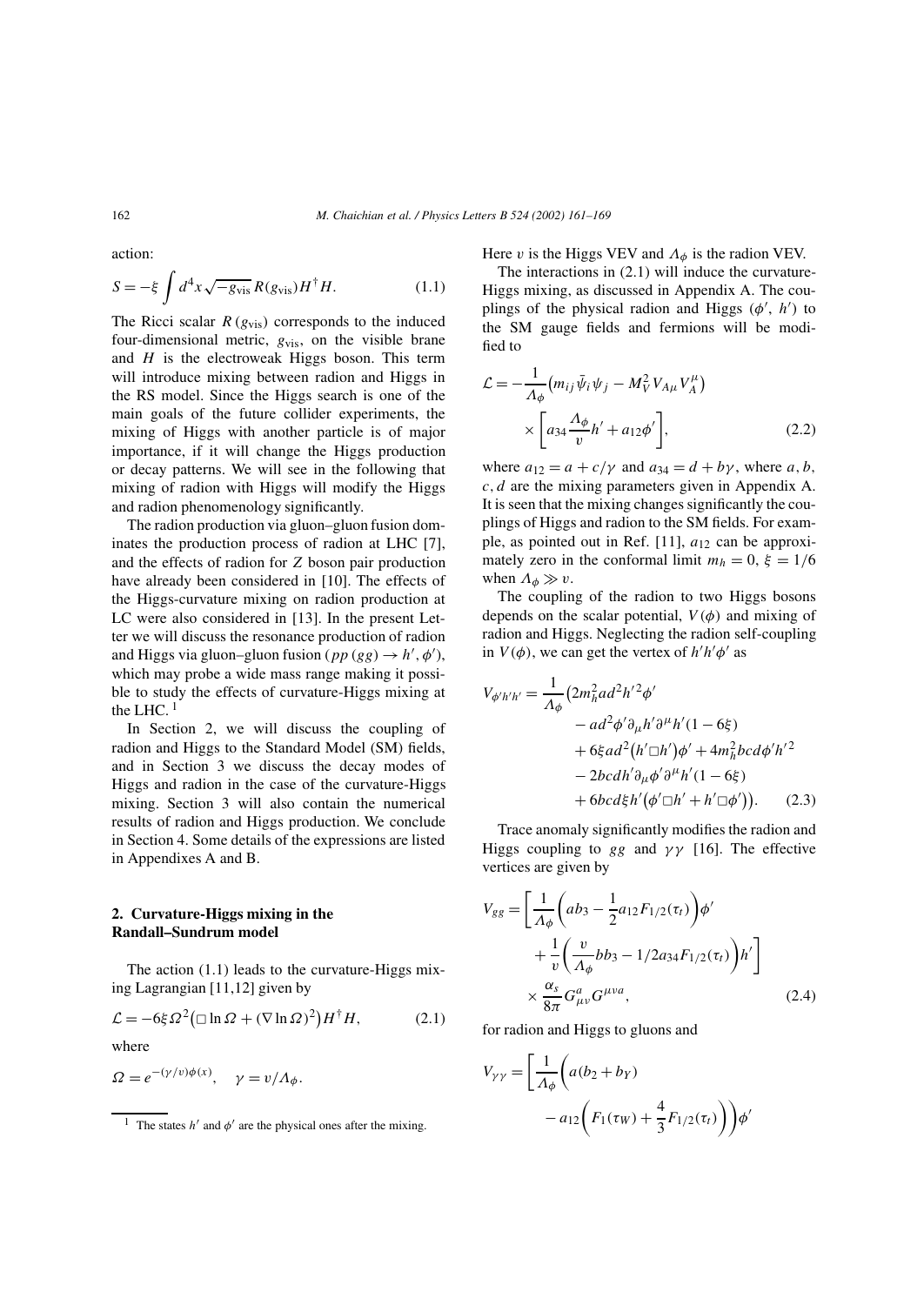$$
+\frac{1}{v}\left(\frac{v}{\Lambda_{\phi}}b(b_2+b_Y) -a_{34}\left(F_1(\tau_W) + \frac{4}{3}F_{1/2}(\tau_t)\right)h'\right)\right]
$$

$$
\times \frac{\alpha_{EM}}{8\pi}F_{\mu\nu}F^{\mu\nu}
$$
(2.5)

for radion or Higgs coupling to a pair of photons, where  $b_3 = 7$  is the QCD  $\beta$ -function coefficient and  $b_2 = 19/6$ ,  $b_Y = -41/6$  are the  $SU(2) \times U(1)_Y$ β-function coefficients in the SM.  $F_1$  and  $F_{1/2}$  are form factor from loop effects, which will be given in detail in Appendix A. In each of these couplings the first term proportional to  $b_3$  or  $b_2 + b_1$  are coming from the trace anomaly. The rest are from the electroweak symmetry breaking. We can see from Eqs. (2.4), (2.5) that the vertices Higgs-gluon–gluon and Higgs-photon–photon have new contributions, which change the production and decay of the Higgs boson.

As seen in Appendix A, the mixing matrix of radion and Higgs is not unitary. Therefore, it is not always straightforward, which particle should be called Higgs and which should be called radion. We will always call  $\phi'$  radion and  $h'$  Higgs in the following calculations.

#### **3. Radion and Higgs production and decay**

The experimental groups at LHC have made thorough studies of the possibilities to observe the Standard Model Higgs bosons at LHC. The most straightforward detection modes, with the corresponding Higgs mass ranges are (see, e.g., [14])

| $H \rightarrow \gamma \gamma$ , 100 GeV < $m_H$ < 150 GeV, |  |
|------------------------------------------------------------|--|
| $H \to WW$ , 150 GeV $< m_H < 190$ GeV.                    |  |
| $H \to ZZ$ , 190 GeV $< m_H < \sim 700$ GeV. (3.1)         |  |

These are the decay modes of Higgs and radion that we will study in this work.

Because of the mixing the decay patterns of Higgs and radion will change. In Fig. 1 we present the decay branching ratios of Higgs and radion in the mixed case, with the mixing parameter  $\xi = 1/6$ ,  $\Lambda_{\phi} = 1$  TeV, and  $m_h = 150$  GeV. From Fig. 1 it is evident that when  $h'$  is heavier than 180 GeV the decay of Higgs to WW and ZZ will dominate. For radions heavier than twice the physical Higgs mass, the decay to Higgs and for larger masses to gluons will be dominant. If the radion VEV is increased, the branching ratios do not change significantly. Compared to the unmixed case,



Fig. 1. Branching ratios of Higgs and radion decays as functions of  $m_{h'}$  and  $m_{\phi'}$ , respectively. We have used  $\xi = 1/6$ ,  $\Lambda_{\phi} = 1$  TeV, and  $m_h = 150$  GeV in the plots.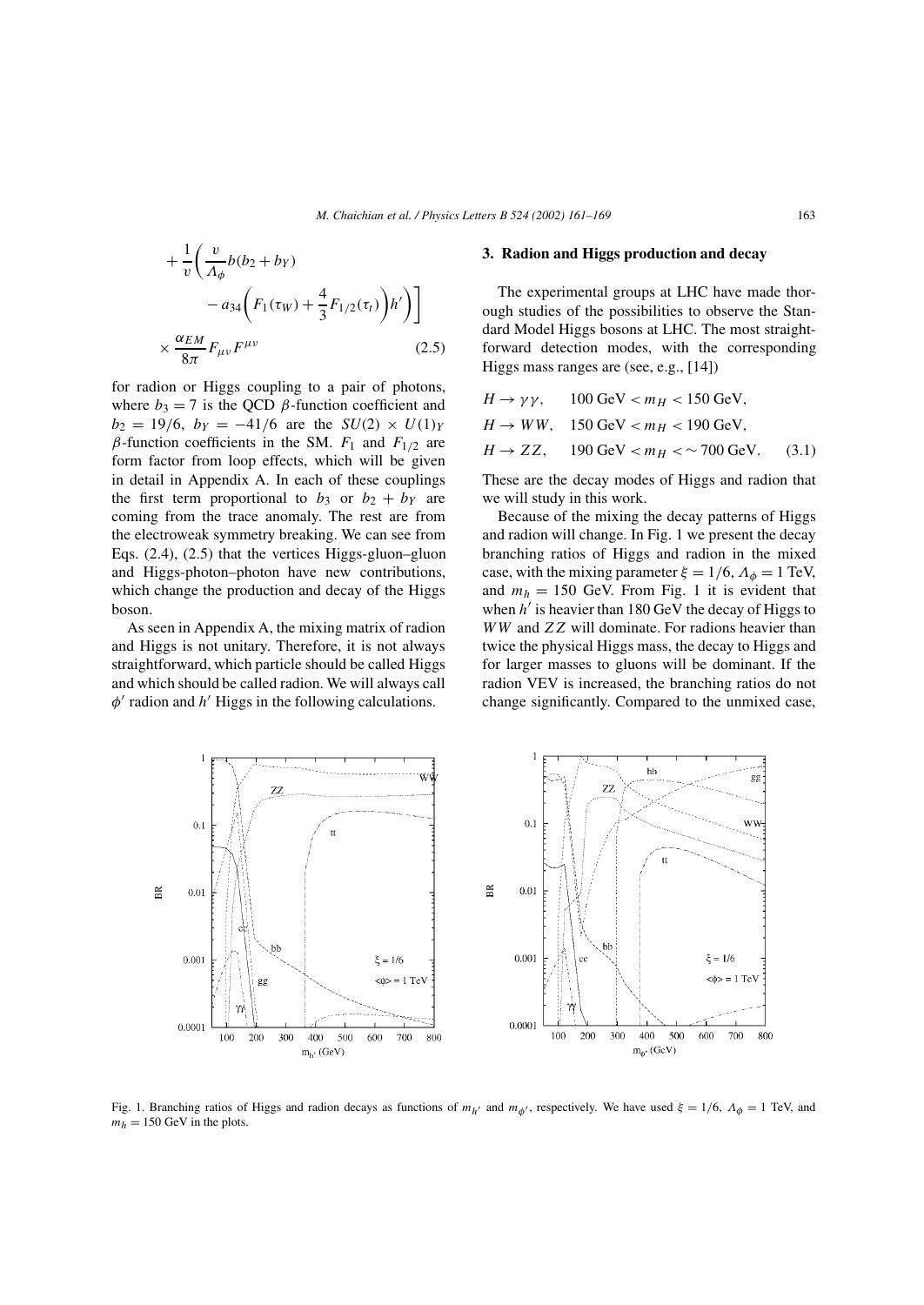the branching ratios of heavy radion are changed. In the unmixed case, also for heavy radion, the dominant decay modes are the weak gauge bosons, and the branching ratio to gluons is at the percentage level [7,13]. There are few other interesting points which we want to point out. The  $h'$  branching ratio to gluons has a sharp dip around  $m_{h'} = 250$  GeV. This can be explained by the structure of the  $h'gg$  coupling. This coupling has two terms. Second term is complex when  $h'$  mass is greater than  $2m_t$ . (The imaginary part does not bother us as the first term is real, so for the cancellation real part of the second term is more important.) For  $\Lambda_{\phi} = 1$  TeV,  $\xi = 0.167$ , around  $m_{h'} = 250 \text{ GeV}$ , there is a cancellation between these two terms. This drives the  $h'$  width to two gluons to zero around this mass region. We will see that this will also affect the  $h'$  signals. When one changes  $\Lambda_{\phi}$  to 10 TeV, second term changes very little but the first term is modified (its magnitude is reduced) and thus the cancellation is not so severe in this case. Again when the sign of  $\xi$  is changed, (i.e,  $\xi$  = −0.167) one can easily check that the first term simply changes its sign, while the second term remains almost unchanged. Thus the accidental cancellation between two terms in gg coupling shows up only in  $\xi > 0$  case. There is no such cancellation in  $\phi' gg$  coupling.

Next we will discuss the production cross-sections of Higgs and radion in gluon–gluon fusion, multiplied by the branching ratios to  $\gamma\gamma$ , ZZ and WW decay modes (ZZ and WW cross-sections will be further multiplied by the branching ratios  $Z \rightarrow l^+l^-$  and  $W \to l\nu_l$ ; where  $l \equiv e, \mu$ ). Gluon–gluon fusion is the dominant production process for the Higgs and production cross-section is further enhanced by the trace anomaly in radion production. In all the figures that we'll present in the following, the c.m. energy of the LHC is assumed to be 14 TeV. We have used  $m_h = 150$  GeV in all our following analysis.

In Fig. 2, we show the cross-section of  $pp(gg) \rightarrow$  $\phi'(h') \to \gamma \gamma$  as a function of  $m_{\phi}(m_{h'})$ . Fig. 2(a) corresponds to the case  $\xi = 0$ . For the Higgs production the cross-section is same as in the Standard Model. When calculating the proton–proton crosssection from the parton level (in this case and in the following), we have used CTEQ4L parton distribution functions [15] with factrorization scale set at  $m_{\phi',h'}$ . As seen from the figure, the radion cross-section depends strongly on the radion VEV,  $\Lambda_{\phi}$ . The cross-



Fig. 2. The cross-section of  $pp(gg) \rightarrow \phi'(h') \rightarrow \gamma \gamma$  as a function of  $m_{\phi}(m_{h'})$  with  $\Lambda_{\phi} = 1$  TeV and 10 TeV,  $m_h = 150$  GeV, (a)  $\xi = 0$ , (b)  $\xi = -1/6$ , and (c)  $\xi = 1/6$ .

section for  $\Lambda_{\phi} = 1$  TeV is larger than the Higgs crosssection because of the anomaly, extending the detectability of the mode beyond  $m_{\phi'} = 160$  GeV, but the suppression by the radion VEV is evident, when  $\Lambda_{\phi}$  =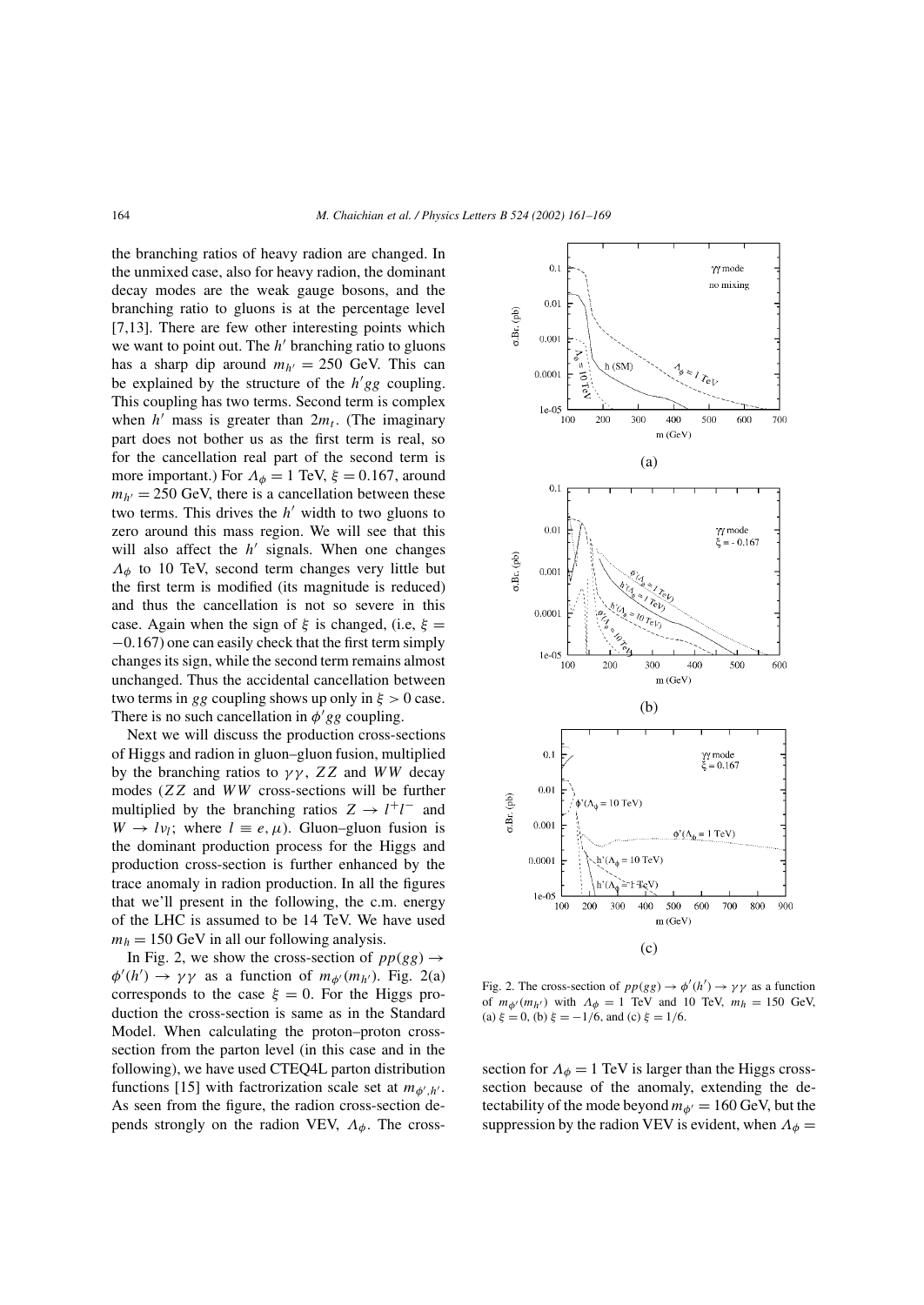10 TeV. In Figs. 2(b) and (c) we consider the  $\xi \neq 0$ case. Higgs cross-section (in Figs. 2(b) and (c)) also depends on  $\Lambda_{\phi}$  because of the mixing. Furthermore, it is clear that the absolute value, as well as the sign of the mixing parameter are crucial for the cross-section. In (b) we set  $\xi = -1/6$ , and in (c)  $\xi = 1/6$ . The Higgs curvature mixing changes the situation dramatically. For the positive mixing, the  $\gamma\gamma$  cross-section is increased for the physical Higgs mass  $m_{h'} < 150$  GeV, while for the negative mixing the cross-section decreases. For  $\xi = 1/6$ , in Fig. 2(c), if both scalars are lighter than  $\sim$  145 GeV, they can be detected with enhanced cross-sections if  $\Lambda_{\phi} = 1$  TeV. If  $\Lambda_{\phi} = 10$  TeV, for a very small range close to 145 GeV two scalars may be detectable. In the case of negative mixing, in Fig. 2(b), the cross-sections for  $\Lambda_{\phi} = 1$  TeV are decreased. Two scalars are visible if they are both rather degenerate, with masses around 125 GeV. If  $\Lambda_{\phi} = 10$  TeV, one scalar can be detected if it is lighter than 150 GeV. The discontinuities in the scalar masses in the plots are due to the discontinuity in the radion-Higgs mass matrix elements, as seen in Appendix A. We want to point out another gross feature of these plots. For scalar masses less than  $2m_W$ ,  $\gamma\gamma$  crosssection remains almost constant (for no-mixing case) or changes slowly with mass (for  $\xi \neq 0$ ). As soon as the 2W decay mode is open,  $\gamma\gamma$  branching ratio falls off pretty fast for all of the above cases, decreasing the intensity of  $\gamma\gamma$  signal beyond this mass range. The sudden dip and jump of the  $pp \to \phi' \to \gamma \gamma$ , ZZ, WW cross-section for  $\Lambda_{\phi} = 10$  TeV,  $\xi = -1/6$  around  $m_{\phi'} = 150$  GeV again can be accounted by the variation of  $a_{12}$  in  $\phi' gg$  coupling and also by the choice of the value of the Higgs mass parameter  $(m_h)$  in our analysis.

In Fig. 3 we present the corresponding plots for the process  $pp(gg) \rightarrow \phi'(h') \rightarrow W^+W^- \rightarrow l^+l^-\nu\bar{\nu}$  ( $l \equiv$  $e, \mu$ ), which becomes important in the Standard Model case when the Higgs mass is above approximately 150 GeV. In Fig. 3(a), we set  $\xi = 0$ . While the γγ mode is useful for radion detection up to 200 GeV when  $\Lambda_{\phi} = 1$  TeV, the WW mode is observable up to around 400 GeV. For the WW mode with  $\Lambda_{\phi} = 1$  TeV there is a clear increase in the Higgs cross-section, if the mixing parameter is negative, and two scalars should be observable if they are lighter than 400 GeV. If  $\Lambda_{\phi} = 10$  TeV, the Higgs looks similar to the Standard Model Higgs, while radion is unobservable.



Fig. 3. The cross-section of  $pp(gg) \rightarrow \phi'(h') \rightarrow W^+W^- \rightarrow$  $l^+l^- \nu \bar{\nu}$  ( $l \equiv e, \mu$ ) as a function of  $m_{\phi'}$  ( $m_{h'}$ ) with  $\Lambda_{\phi} = 1$  TeV and 10 TeV,  $m_h = 150$  GeV, (a)  $\xi = 0$ , (b)  $\xi = -1/6$ , and (c)  $\xi = 1/6$ .

If the mixing parameter is positive, only one scalar is detectable over most of the mass range, nearly up to 300 GeV, for  $\Lambda_{\phi} = 1$  TeV. Only for light masses, below 140 GeV, two scalars could be detected. For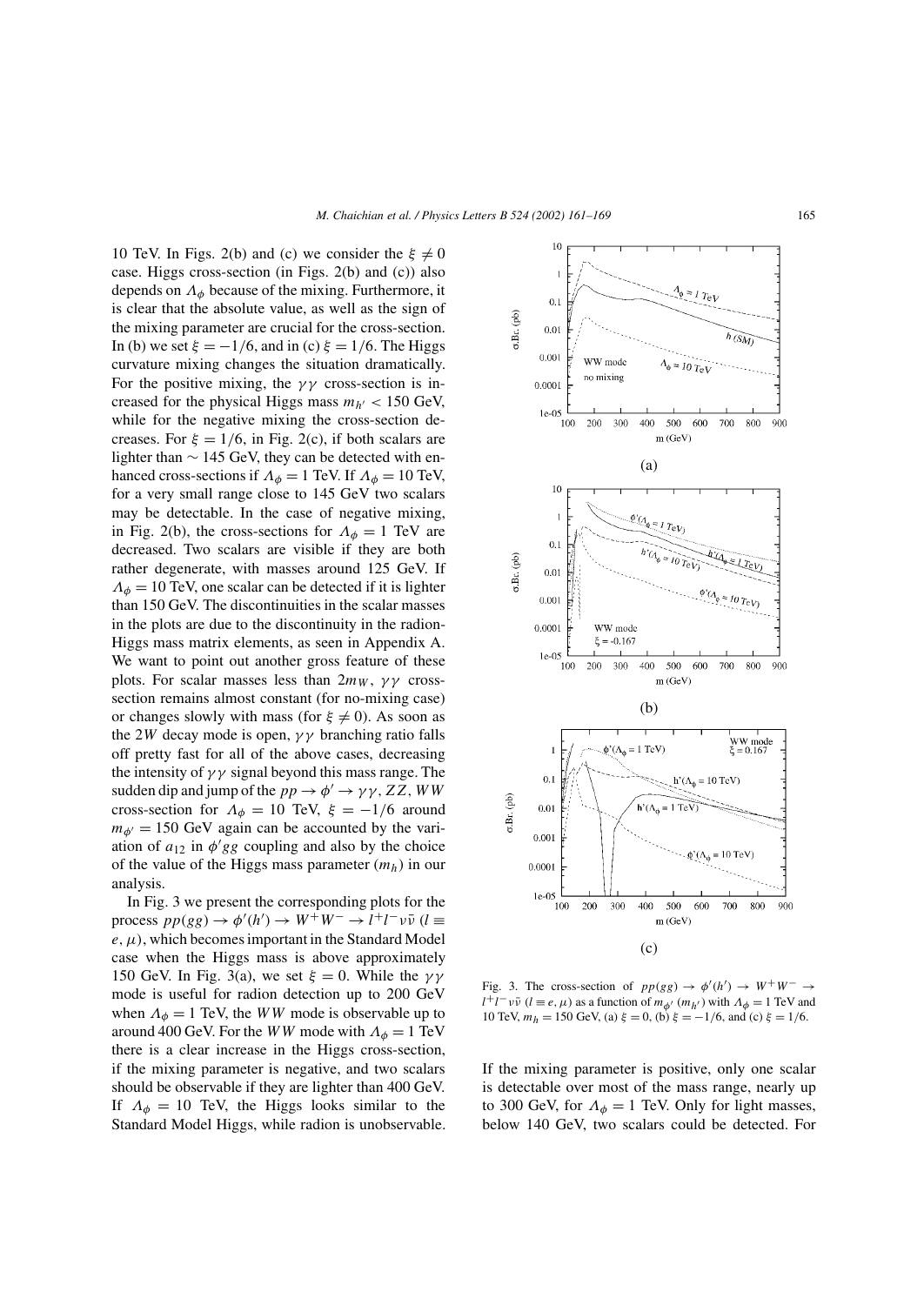$\Lambda_{\phi} = 10$  TeV, one scalar may be detectable around 200 GeV. Again the sudden dip in the WW (and also in ZZ, which we discuss in the following paragraph) production cross-section (via resonance  $h'$  production) around  $m_{h'} = 250$  GeV for  $\Lambda_{\phi} = 1$  TeV,  $\xi = 1/6$ , can be explained by the vanishing  $h'gg$  coupling around this mass range.

In Fig. 4 we plot the cross-section for  $pp(gg) \rightarrow$  $\phi'(h') \to ZZ \to l^+l^-l^+l^ (l \equiv e, \mu)$ , with (a), (b), and (c) corresponding to similar sets of parameters than in Figs. 2 and 3. In the Standard Model this process provides the golden signal of Higgs production, four leptons with no missing energy. The  $H \rightarrow$  $ZZ \rightarrow 4l$  is the best signal for Higgs in the range 180 GeV  $< m_H < \sim 700$  GeV [14]. For  $\Lambda_{\phi} = 1$  TeV, there is again obvious increase for the Higgs crosssection if  $\xi = -1/6$ , and the mass range for detecting two scalars increases nearly upto to 800 GeV. For 10 TeV the effects are minor when compared to the Standard Model, except that there are small ranges below 150 GeV, where two scalars can be detected, both for positive and negative mixing parameter.

Till now we have considered some specific values of the mixing parameter  $\xi$ . Before we conclude, we discuss how the  $\gamma\gamma$  and ZZ event rates vary with this parameter. From the consideration of perturbative unitarity,  $|\xi| > 3$  is ruled out [18]. For  $\Lambda_{\phi} = 1$  TeV,  $\xi$  can vary from  $-0.75$  to 0.56, as one finds from Appendix A. The role of  $\xi$  is crucial in determining the physical masses of the scalars as well as the couplings of them to the SM fields. The effect of this parameter on the event rates is twofold. In Fig. 5, we have plotted the contours of 100  $\gamma\gamma$  and  $ZZ(l^+l^-l^+l^-)$ events from  $\phi'$  and h' production and decay at the LHC in  $(\xi, m_{h'(\phi')})$ -plane. For this calculation we have assumed  $\Lambda_{\phi} = 1$  TeV,  $m_h(m_{\phi}) = 150$  GeV and an integrated luminosity of 100 fb<sup>-1</sup>.

Sudden jumps in the event contours around specific values of  $\xi$  are due to the discontinuities in the physical masses and sharp maxima/minima of the relevant couplings, which we have pointed out earlier. Especially, at around  $\xi \sim 0.3$ , the  $\phi'$ - $\gamma$ - $\gamma$  coupling strongly reduces making the corresponding mass reach too low to be shown in the Fig. 5. Apart from these irregularities, both  $\phi'$  and  $h'$  event rates significantly increase with the absolute value of the mixing parameter for the  $ZZ \rightarrow l^+l^-l^+l^-$  channel, and h' rates for the  $\gamma\gamma$  channel. The h' event rate is more sensitive to the



Fig. 4. The cross-section of  $pp(gg) \rightarrow \phi'(h') \rightarrow ZZ \rightarrow l^{+}l^{-}l^{+}l^{-}$  $(l \equiv e, \mu)$  as a function of  $m_{\phi'}(m_{h'})$  with  $\Lambda_{\phi} = 1$  TeV and 10 TeV,  $m_h = 150$  GeV, (a)  $\xi = 0$ , (b)  $\xi = -1/6$ , and (c)  $\xi = 1/6$ .

mixing parameter which is evident from both the channels. We have checked that physical masses are nearly symmetric with respect to the positive and negative values of  $\xi$ . The  $h'$  event rate via  $\gamma\gamma$  channel is almost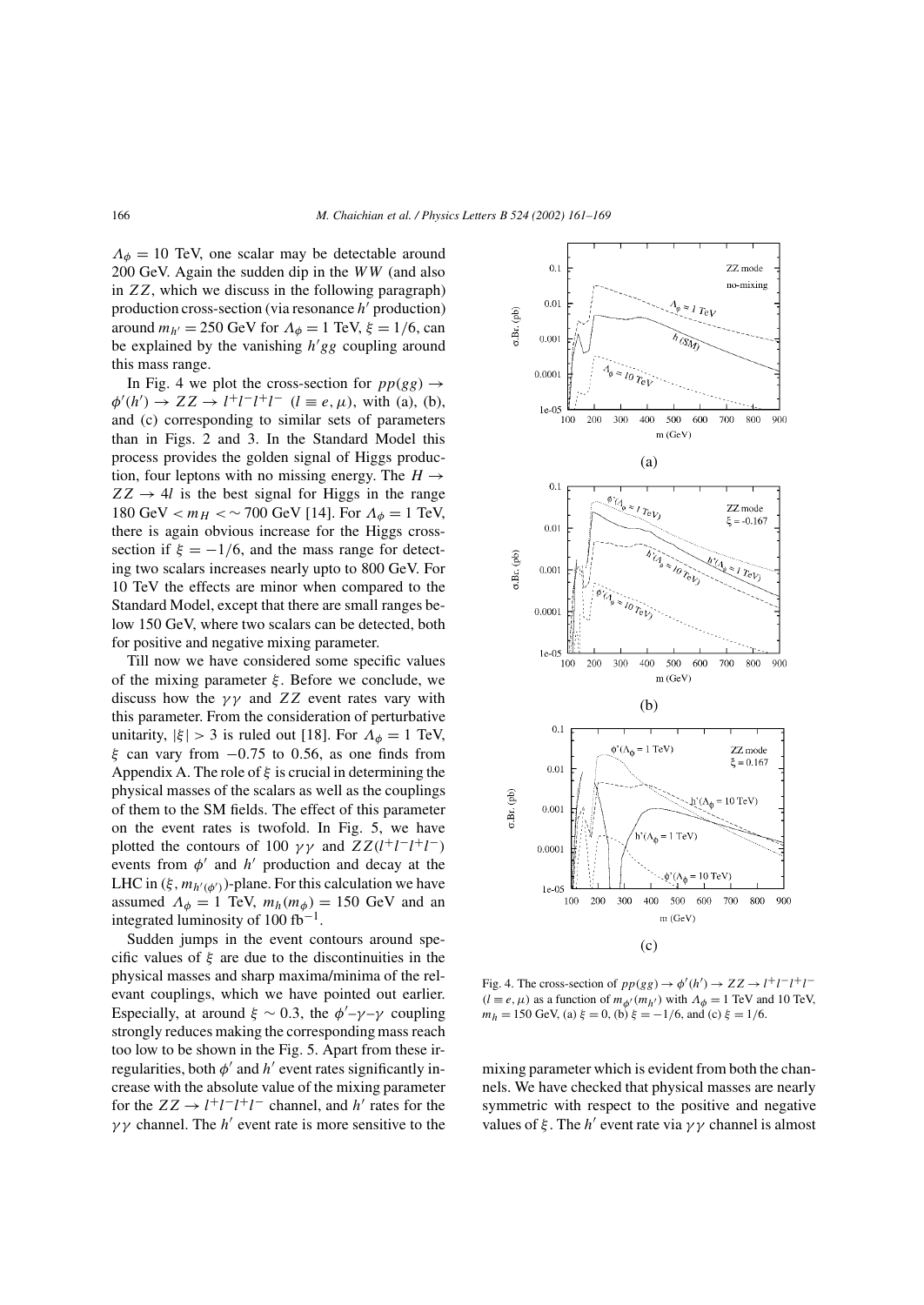

Fig. 5. Contours of 100 (a)  $\gamma\gamma$  and (b) ZZ events from  $\phi'$  (solid line) and h' (dashed line) production and decay at the LHC in the  $(\xi, m_{h'(\phi')})$ plane. We have assumed  $\Lambda_{\phi} = 1$  TeV,  $m_h(m_{\phi}) = 150$  GeV and an integrated luminosity of 100 fb<sup>-1</sup>.

symmetric in positive and negative values of  $\xi$ . Almost for all negative values of  $\xi$ , mass reach for  $\phi' \to \gamma \gamma$ channel is better than for  $h' \to \gamma \gamma$  channel. In the ZZ channel, almost for any  $\xi$ , the mass reach is better for  $\phi'$ , and the  $\phi'$  event rate is symmetric about  $\xi = 0$ apart from one sharp dip around  $\xi \simeq 0.1$ . This is due to the sudden dip in the  $\phi' - g - g$  coupling. We have not presented the corresponding plots for the WW channels. Production mechanism for both the WW and ZZ channels are the same. The  $\phi', h' \to WW \to l^+ \nu l^- \bar{\nu}$ effective branching ratio is almost an order of magnitude greater than that of  $\phi', h' \to ZZ \to l^+l^-l^+l^$ channel. Therefore, it is evident that the mass reach of the WW channel is better than that of the ZZ channel for a particular value of ξ . The dependence of the mass reach on  $\xi$  for the WW channel is the same as for the ZZ channel.

## **4. Conclusion**

We have studied the Higgs and radion production via gluon–gluon fusion in the RS model with curvature-Higgs mixing. Our results show that radion and Higgs production from gg collision will be very different in mixed and unmixed cases. Thus the detection of Higgs or radion at the LHC may reveal the mixing strength, including sign, in the model.

The decay modes of radion and Higgs in the mixing case will be quite different from unmixed case. Especially, the abnormal coupling of radion to gauge bosons can effect Higgs decay through mixing, thus modifying the Higgs decay strongly. When two Higgs like scalars are seen, the different decay branching ratios, when compared to the minimal supersymmetric standard model (MSSM), will help to distinguish between MSSM and the RS model.

## **Acknowledgements**

The authors thank the Academy of Finland (project number 163394 and 48787) for financial support. Z.-H. Yu thanks the World Laboratory, Lausanne, for the scholarship. A. Datta acknowledges the hospitality of Helsinki Institute of Physics where this work has been done.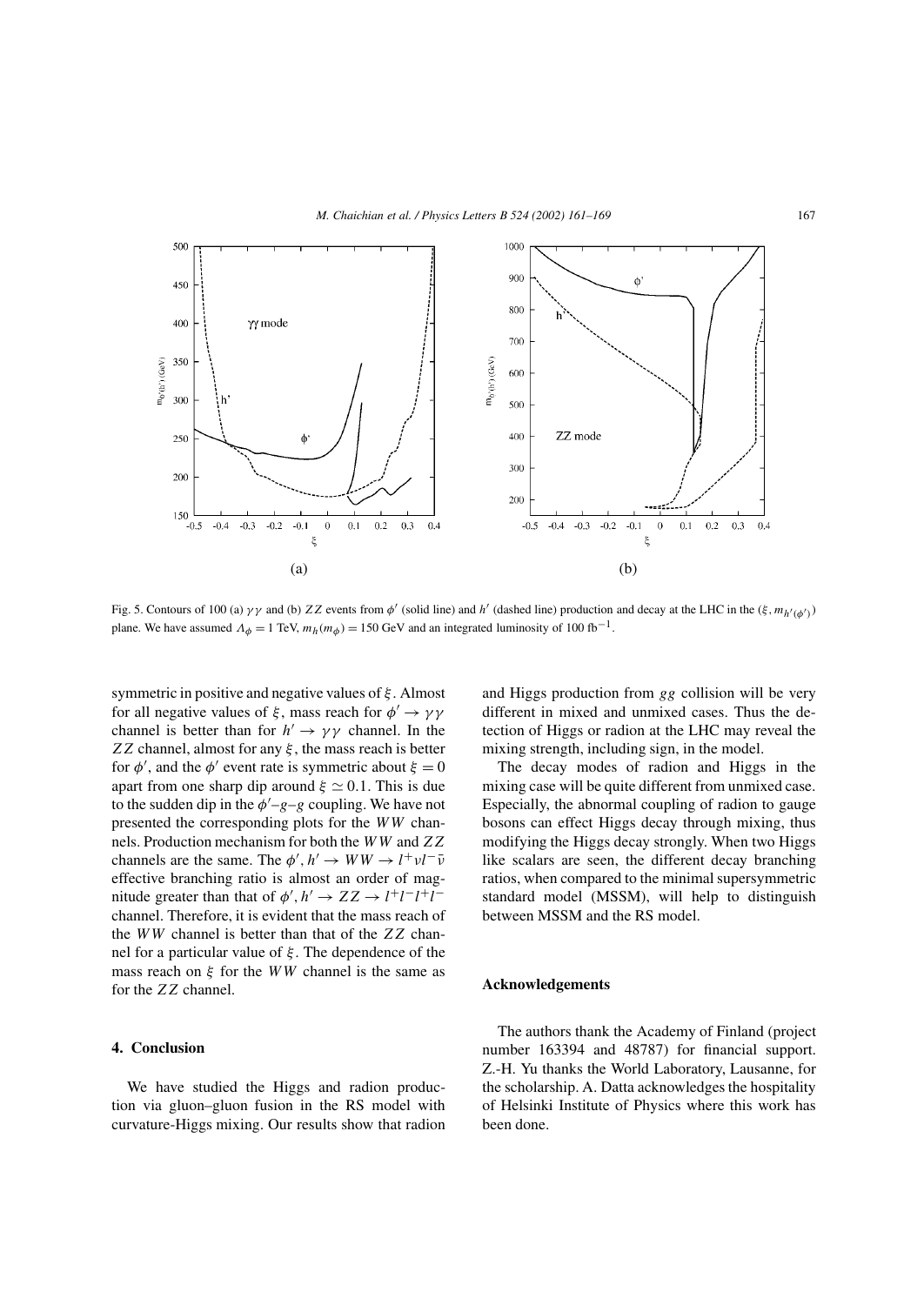## **Appendix A. The curvature-Higgs mixing**

After shifting  $\phi \rightarrow \phi + A_{\phi}$  in Eq. (2.1), the Lagrangian containing bilinear terms of radion and Higgs is obtained as

$$
\mathcal{L} = -\frac{1}{2}\phi \left[ \left( 1 - 6\xi \gamma^2 \right) \Box + m_\phi^2 \right] \phi - \frac{1}{2}h \left( \Box + m_h^2 \right) h \n- \frac{6\xi v}{\Lambda_\phi} \phi \Box h.
$$
\n(A.1)

Here  $m_{\phi}$  is a mass parameter for  $\phi$ .

After diagonalisation, the fields should be redefined as

$$
\phi = a\phi' + bh',\tag{A.2}
$$

$$
h = c\phi' + dh',\tag{A.3}
$$

where  $a = \cos \theta / Z$ ;  $b = -\sin \theta / Z$ ;  $c = \sin \theta - 6 \xi \gamma /$  $Z\cos\theta$  and  $d = \cos\theta + 6\xi\gamma/Z\sin\theta$ , with  $Z^2 = 1 6\xi \gamma^2 (1+6\xi)$  and the mixing angle  $\theta$  is given by

$$
\tan 2\theta = 12\xi \gamma Z \frac{m_h^2}{m_h^2 (Z^2 - 36\xi^2 \gamma^2) - m_\phi^2}.
$$
 (A.4)

Our results agree with those in Ref. [11] (with  $\xi \gamma \ll 1$ ) and in Ref. [12]. From Eqs. (A.3), (A.4), we see clearly the constraints  $-(1 + \sqrt{1 + 4/\gamma^2})/12 \leq \xi \leq$  $(\sqrt{1+4/\gamma^2}-1)/12$ , just as in Ref. [12].

The new fields  $\phi'$  and  $h'$  are mass eigenstates with masses

$$
m_{\phi'}^2 = c^2 m_h^2 + a^2 m_{\phi}^2,
$$
\n(A.5)

$$
m_{h'}^2 = d^2 m_h^2 + b^2 m_\phi^2.
$$
 (A.6)

The interaction Lagrangian of  $\phi$  and h with fermions and massive gauge bosons,

$$
\mathcal{L} = -\frac{1}{v} \left( m_{ij} \bar{\psi}_i \psi_j - M_V^2 V_{A\mu} V_A^{\mu} \right) \left[ h + \frac{v}{\Lambda_{\phi}} \phi \right], \text{ (A.7)}
$$

can be transformed to the coupling of mass eigenstates  $\phi'$  and  $h'$  to fermions and massive gauge bosons as

$$
\mathcal{L} = -\frac{1}{\Lambda_{\phi}} \left( m_{ij} \bar{\psi}_i \psi_j - M_V^2 V_{A\mu} V_A^{\mu} \right) \times \left[ a_{34} \frac{\Lambda_{\phi}}{v} h' + a_{12} \phi' \right],
$$
\n(A.8)

where  $a_{12} = a + c/\gamma$  and  $a_{34} = d + b\gamma$ . The coefficients  $a_{12}$  and  $a_{34}$  give directly the strength of the corresponding interaction when compared to the case with no mixing.

#### **Appendix B. Form factors**

The form factors  $F_{1/2}(\tau_t)$  and  $F_1(\tau_W)$  can be defined as [11,17]

$$
F_{1/2}(\tau) = -2\tau [1 + (1 - \tau) f(\tau)]
$$
 (B.1)

and

$$
F_1(\tau) = 2 + 3\tau + 3\tau (2 - \tau) f(\tau),
$$
 (B.2)

where  $\tau_t = 4m_t^2/q^2$ ,  $\tau_W = 4m_W^2/q^2$  and

$$
f(\tau) = \left[\sin^{-1}(1/\sqrt{\tau})\right]^2, \qquad \tau \ge 1, -1/4\left[\text{Log}(\eta_+/\eta_-) - i\pi\right]^2, \ \tau < 1, \quad (B.3)
$$

with  $\eta_{\pm} = 1 \pm \sqrt{1 - \tau}$ .

#### **References**

[1] N. Arkani-Hamed, S. Dimopoulos, G. Dvali, Phys. Lett. B 429 (1998) 263;

N. Arkani-Hamed, S. Dimopoulos, G. Dvali, Phys. Lett. B 436 (1998) 257.

- [2] L. Randall, R. Sundrum, Phys. Rev. Lett. 83 (1999) 3370; L. Randall, R. Sundrum, Phys. Rev. Lett. 83 (1999) 4690.
- [3] W.D. Goldberger, M.B. Wise, Phys. Rev. Lett. 83 (1999) 4922; W.D. Goldberger, M.B. Wise, Phys. Rev. D 60 (1999) 107505.
- [4] M. Luty, R. Sundrum, Phys. Rev. D 62 (2000) 035008.
- [5] C. Csaki, M. Graesser, L. Randall, J. Terning, Phys. Rev. D 62 (2000) 045015.
- [6] W.D. Goldberger, M.B. Wise, Phys. Lett. B 475 (2000) 275.
- [7] U. Mahanta, S. Rakshit, Phys. Lett. B 480 (2000) 176; U. Mahanta, A. Datta, Phys. Lett. B 483 (2000) 196.
- [8] S. Bae, P. Ko, H.S. Lee, J. Lee, Phys. Lett. B 487 (2000) 299; S. Bae, H.S. Lee, hep-ph/0011275.
- [9] K. Cheung, Phys. Rev. D 63 (2001) 056007, hep-ph/0009232; S.R. Choudhury, A.S. Cornell, G.C. Joshi, hep-ph/0012043.
- [10] S.C. Park, H.S. Song, J. Song, hep-ph/0103308.
- [11] G.F. Giudice, R. Rattazzi, J.D. Wells, Nucl. Phys. B 595 (2001) 250.
- [12] C. Csaki, M. Graesser, G. Kribs, Phys. Rev. D 63 (2001) 065002.
- [13] M. Chaichian, K. Huitu, A. Kobakhidze, Z.-H. Yu, Phys. Lett. B 515 (2001) 65.
- [14] ATLAS Detector and Physics Performance: Technical Design Report, 1, CERN-LHCC-99-014, 1999.
- [15] H. Lai et al., Phys. Rev. D 55 (1997) 1297.